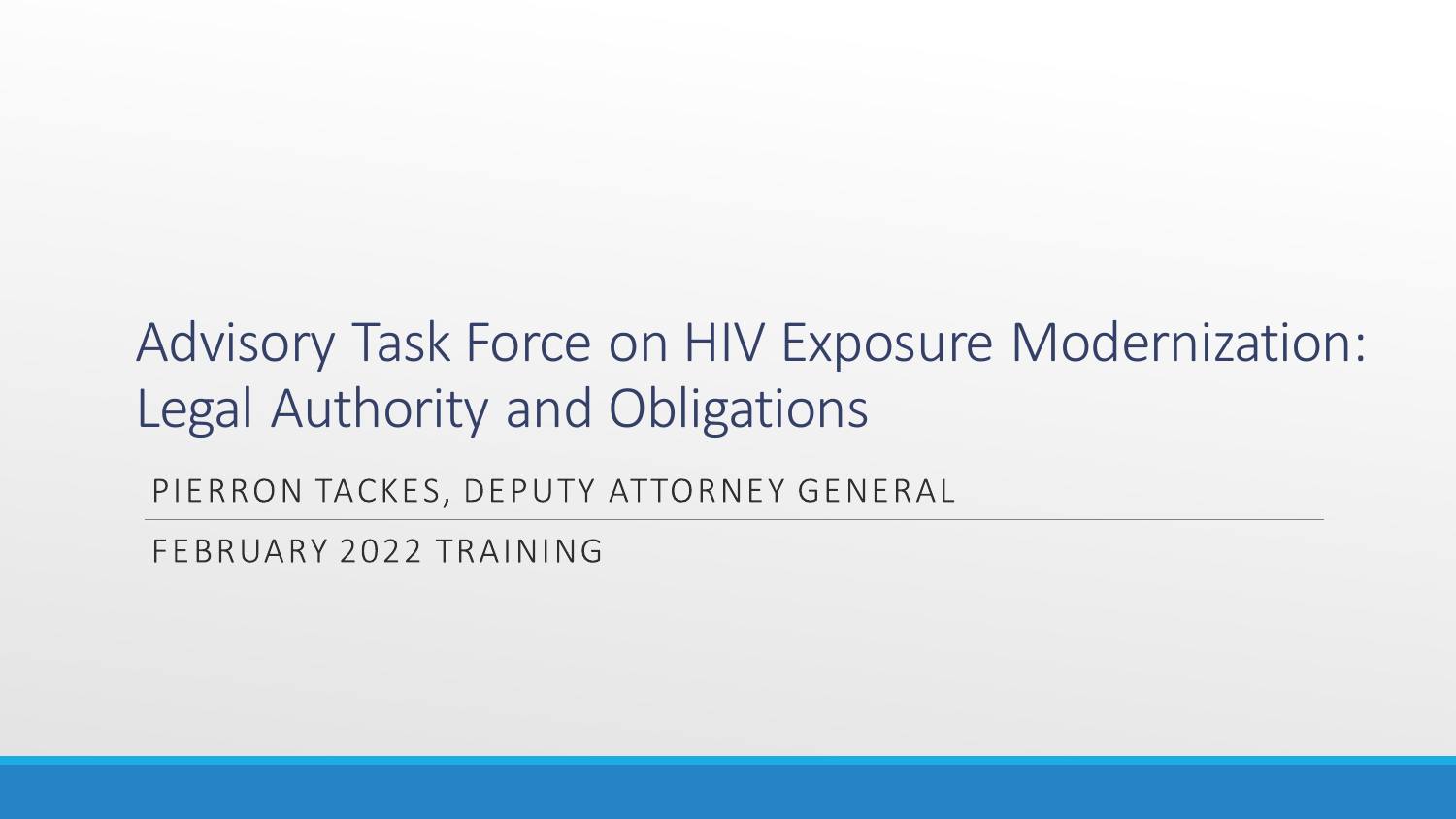Road Map

- **Estatutory Authority**
- **EStatutory Duties**

#### **Overview of Open Meeting Law & Ethics in** Government Provisions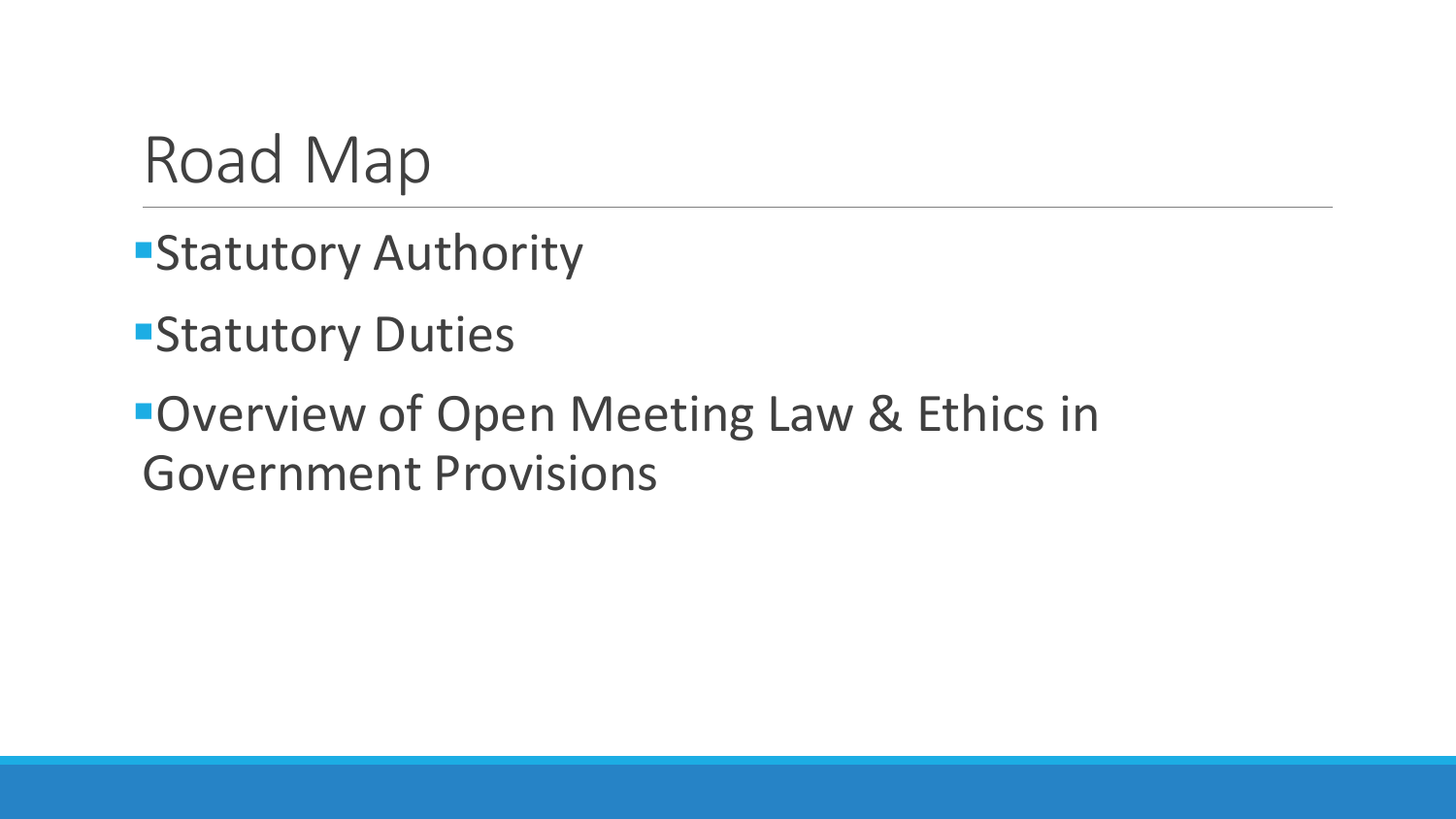## Advisory Task Force: The Origin Story

**The 80th Legislative Session (2019) passed Senate Bill (SB) 284**, which creates the Advisory Task Force on HIV Exposure Modernization.

- *Chapter 88, 2019 Statutes of Nevada, at Page468*
	- 12. The Task Force shall, on or before September 1, 2020, prepare and submit a report of the activities, findings and recommendations of the Task Force to:
		- (a) The Governor; and
		- (b) The Director of the Legislative Counsel Bureau for transmittal to the 81st Session of the Legislature

#### **The 81st Legislative Session (2021) passed SB 275***,* which reestablishes the Advisory Task Force.

- *Chapter, 491, 2021 Statutes of Nevada, at Page 3199*
	- 11. The Task Force shall, on or before September 1, 2022, prepare and submit a report of the activities, findings and recommendations of the Task Force to:

(a) The Governor; and

(b) The Director of the Legislative Counsel Bureau for transmittal to the 82nd Session of the Nevada Legislature.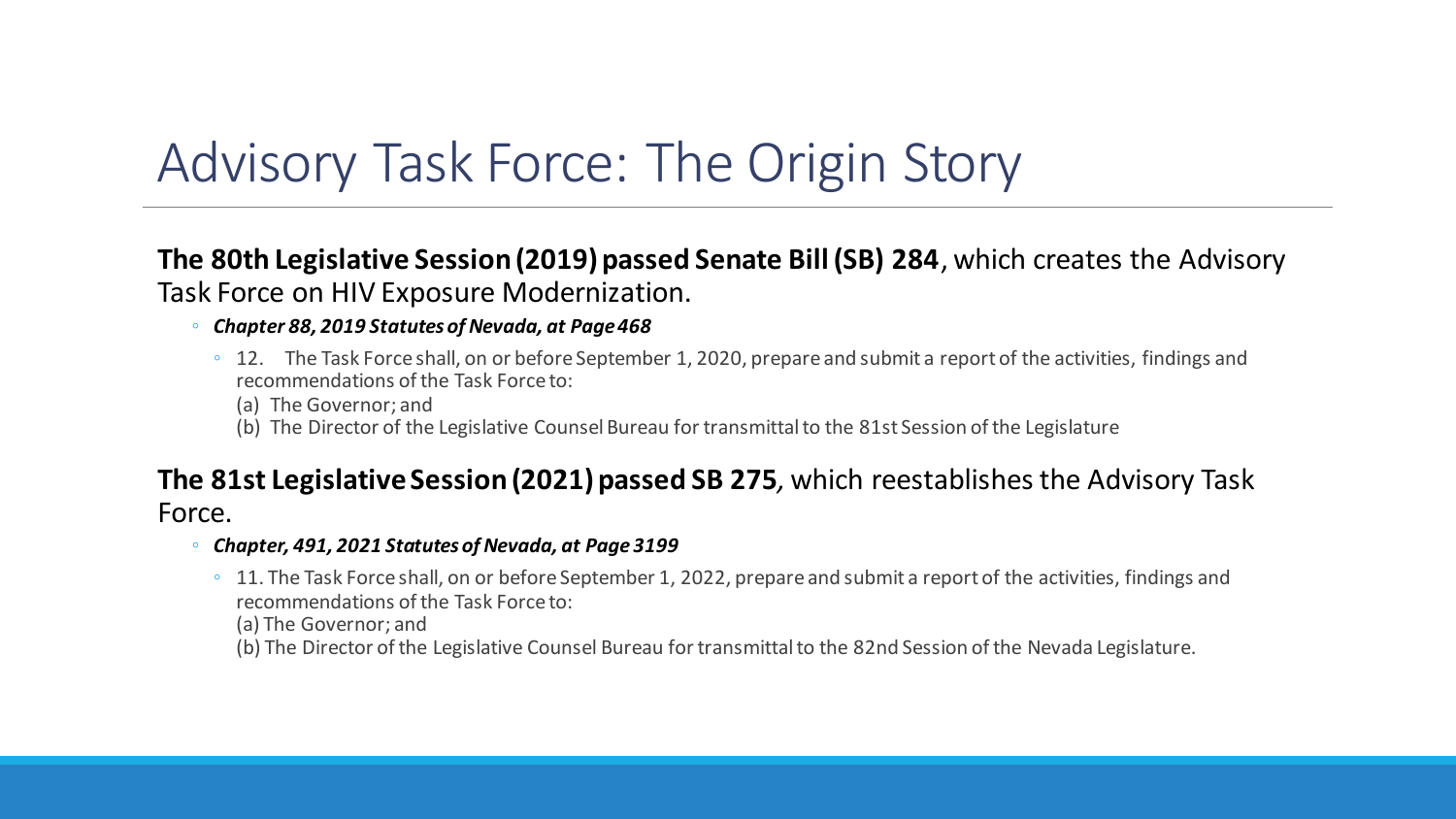#### Composition

#### **Chapter 88, 2019 Statutes of Nevada, Page 467:**

The Governor shall . . . . appoint not more than 15 members to the Task Force ensuring that the majority of the members are:

- (1) Persons who are living with the human immunodeficiency virus (HIV), affected by HIV or acquired immune deficiency syndrome (AIDS); or
- (2) Persons who represent an occupation, organization or community that is more affected or more at risk of being affected than the general population by the current statutes and regulations of this State that criminalize exposure to HIV.

#### **Chapter 491, 2021 Statutes of Nevada, Page 3198:**

The Governorshall:

- (a) To the extent practicable, reappoint to the Task Force the members appointed pursuant to section 1 of chapter 88, Statutes of Nevada 2019, at page 466;
- (b) Solicit applications for additional appointments to the Task Force; and
- (c) After considering each application received pursuant to this subsection, appoint additional members to the Task Force who are members of the lesbian, gay, bisexual, transgender, questioning and queer community, women, persons living with the human immunodeficiency virus(HIV) and sex workers.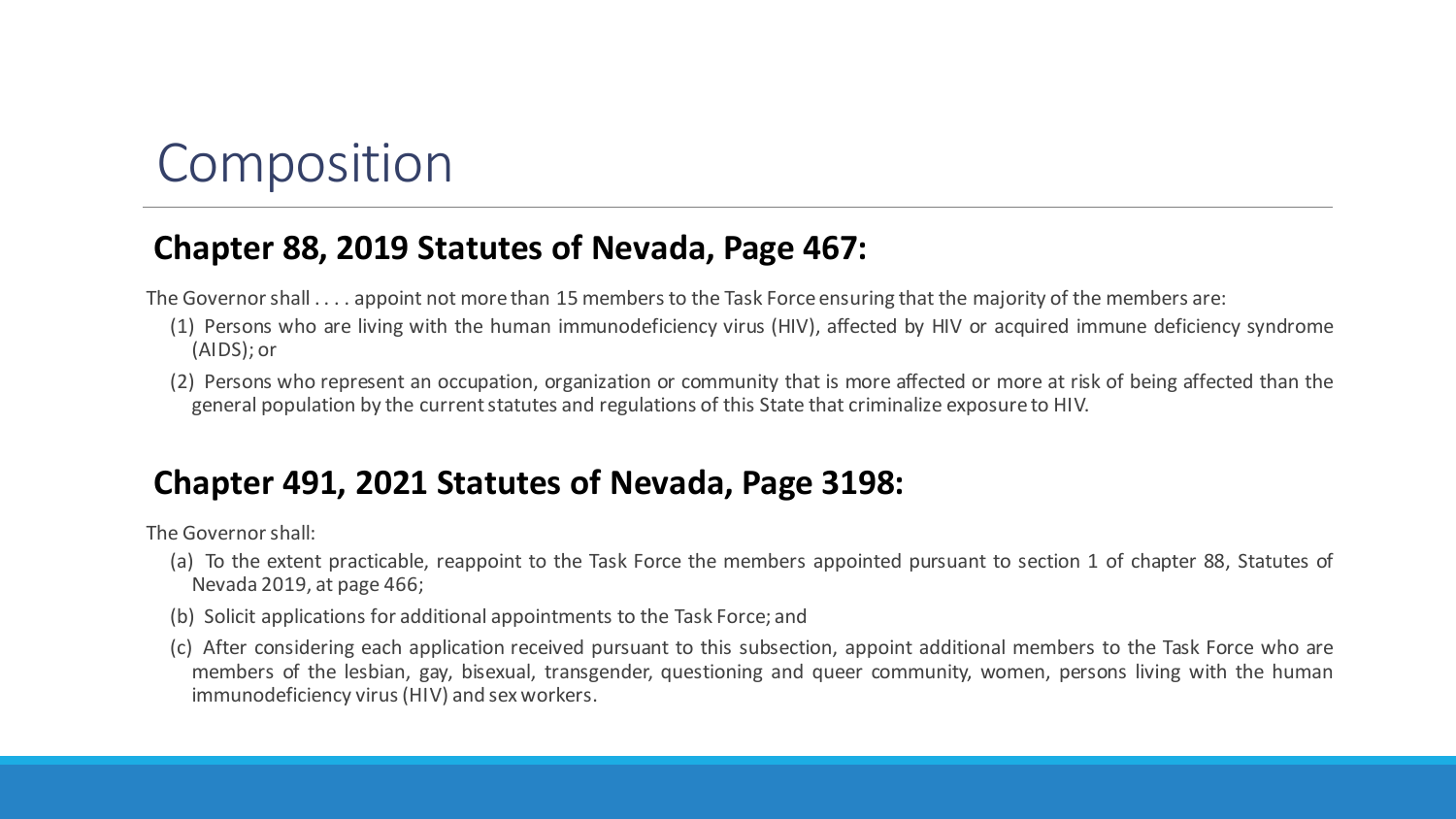## Duties: Obligations and Authority

#### **Obligations**

- ◦**Solicit input** from persons and nongovernmental agencies with expertise in matters relevant to the Task Force in carrying out its duties pursuant to this section, including, without limitation, persons, organizations and communities that are directly affected by the current statutes and regulations of this State that criminalize exposure to HIV or mandate HIV testing or disclosure as part of any civil or criminal law, or are likely to be affected by any law or policy recommended by the Task Force;
- ◦**Research** the implementation and impact of such statutes and regulations of this State that criminalize exposure to HIV, including, without limitation, quantifying their impact through the analysis of records, information and data relevant to this State to the extent possible;
- ◦**Identify** any disparities in arrests, prosecutions or convictions under such statutes or regulations related to race, color, sex, sexual orientation, genderidentity or expression, age or national origin;
- ◦**Evaluate** current medical and scientific research with respect to the modes of HIV transmission implicated by such statutes and regulations;
- ◦**Identify** any court decisions enforcing or challenging such statutes and regulations;
- ◦**On or before September 1, 2022, prepare and submit** a report of the activities, findings and recommendations of the Task Force to: (a) the Governor; and (b) the Director of the Legislative Counsel Bureau for transmittal to the 82nd Session of the Nevada Legislature.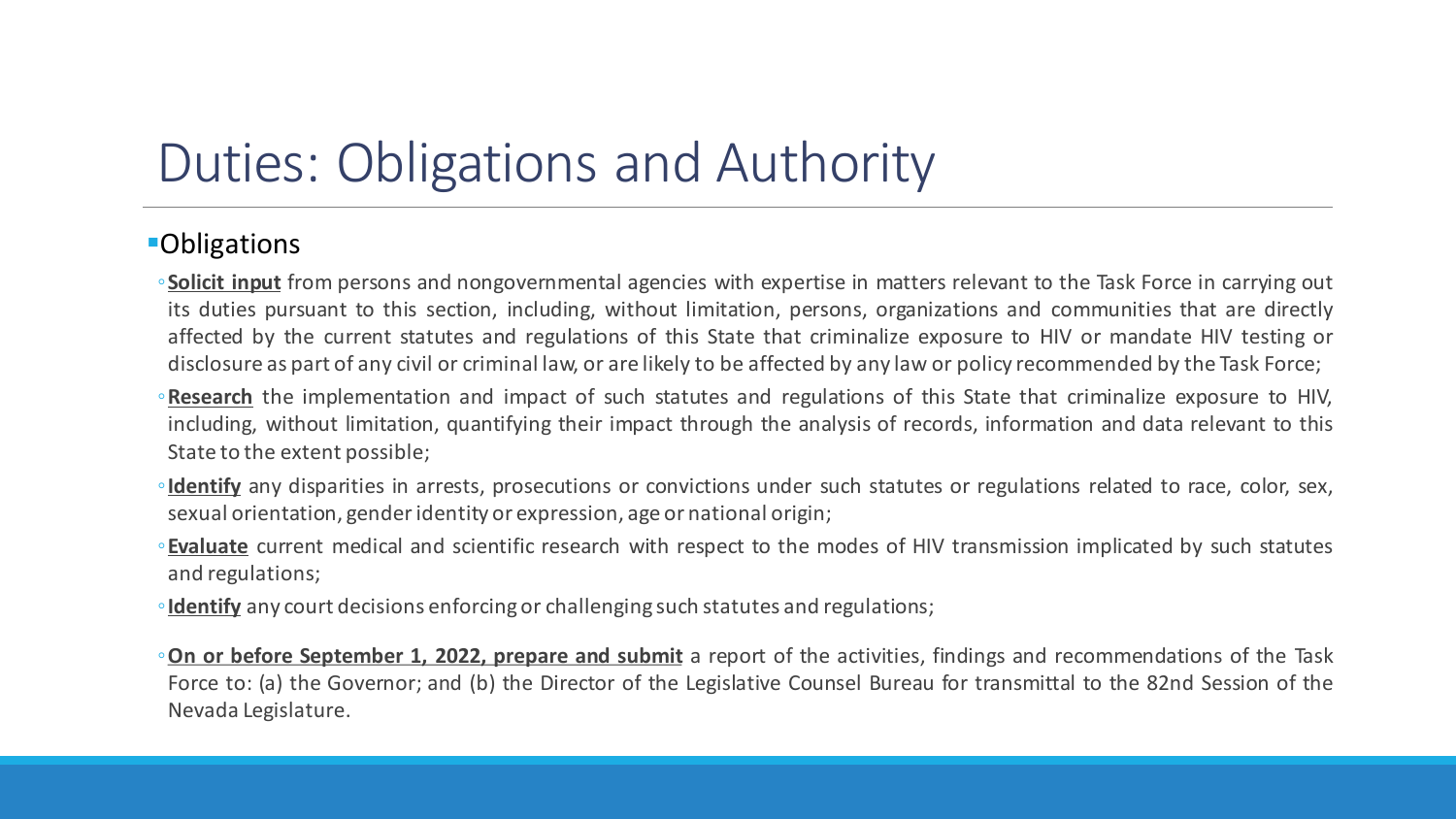## Duties: Obligations and Authority (cont'd)

**Authority** 

- **May** apply for any available grants and accept any gifts, grants or donations to assist the Task Force in carrying out its duties;
- ◦**May** make recommendations concerning any matter relating to the duties performed, including, without limitation, recommendations concerning proposed legislation, proposed regulations and policies.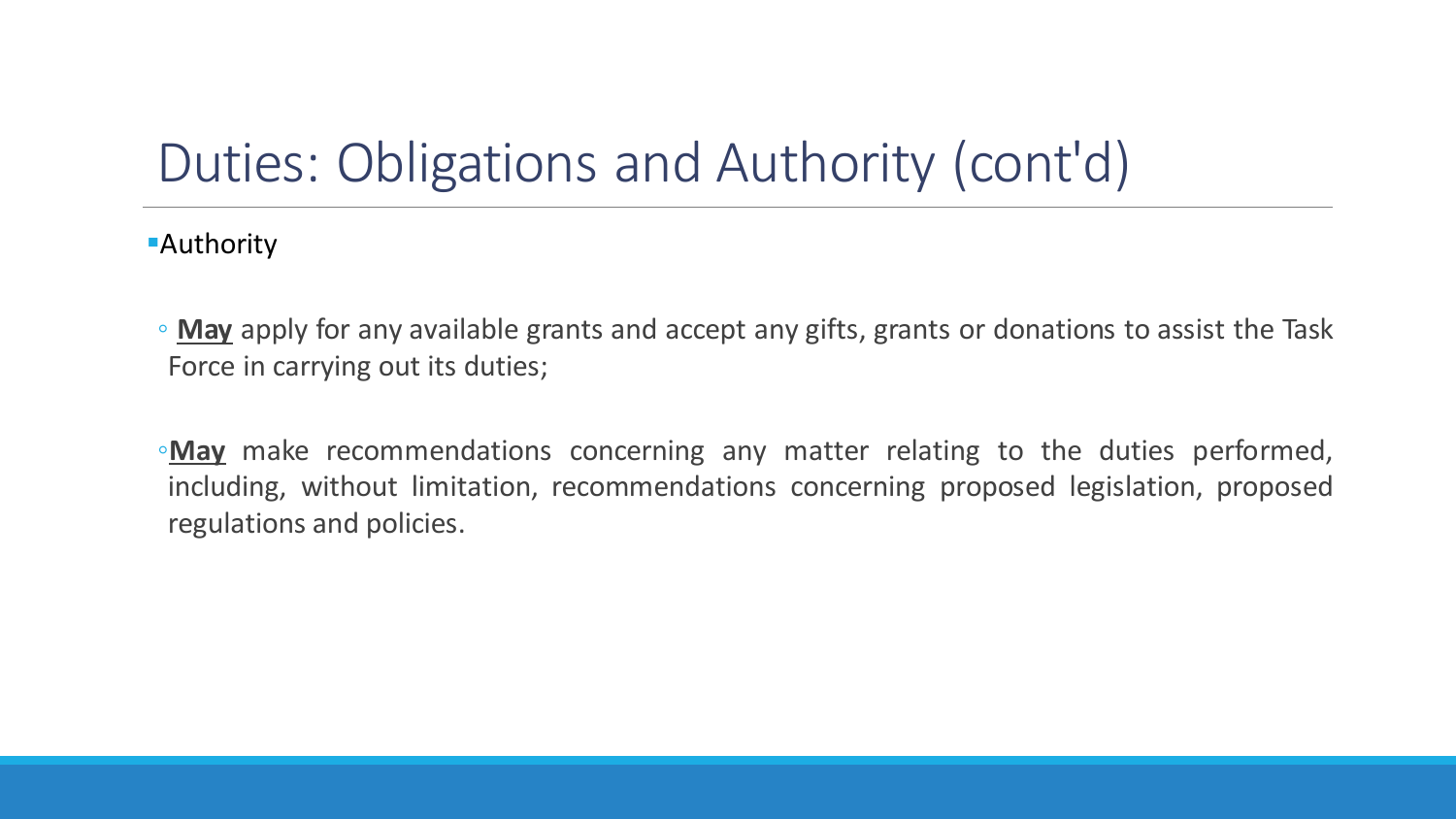#### Other Governing Provisions of Law

Boards and Commissions are subject to:

- The Open Meeting Law: NRS Chapter 241
- The Ethics in Government Act: NRS Chapter 281A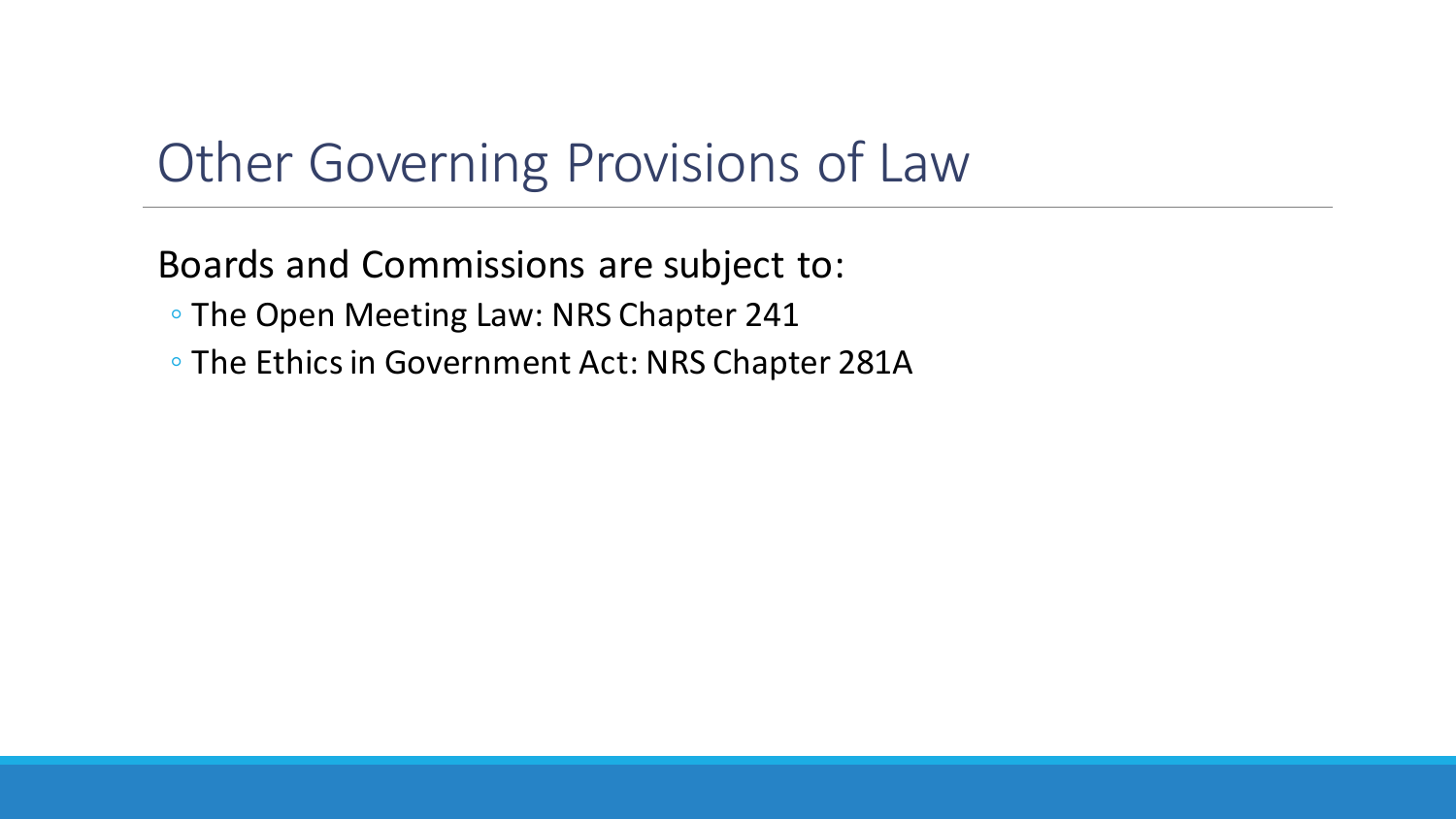# Open Meeting Law

AGO Training: [https://ag.nv.gov/Hot\\_Topics/Training\\_Materials/](https://ag.nv.gov/Hot_Topics/Training_Materials/)

Key points to remember:

- No communications between a quorum of members outside of a properly noticed meeting
- No serial communications
- Subcommittees appointed by the Council are subject to the same provisions
- Public comment periods must be provided, with only reasonable restrictions
- Changes during 81st Legislative Session (2021)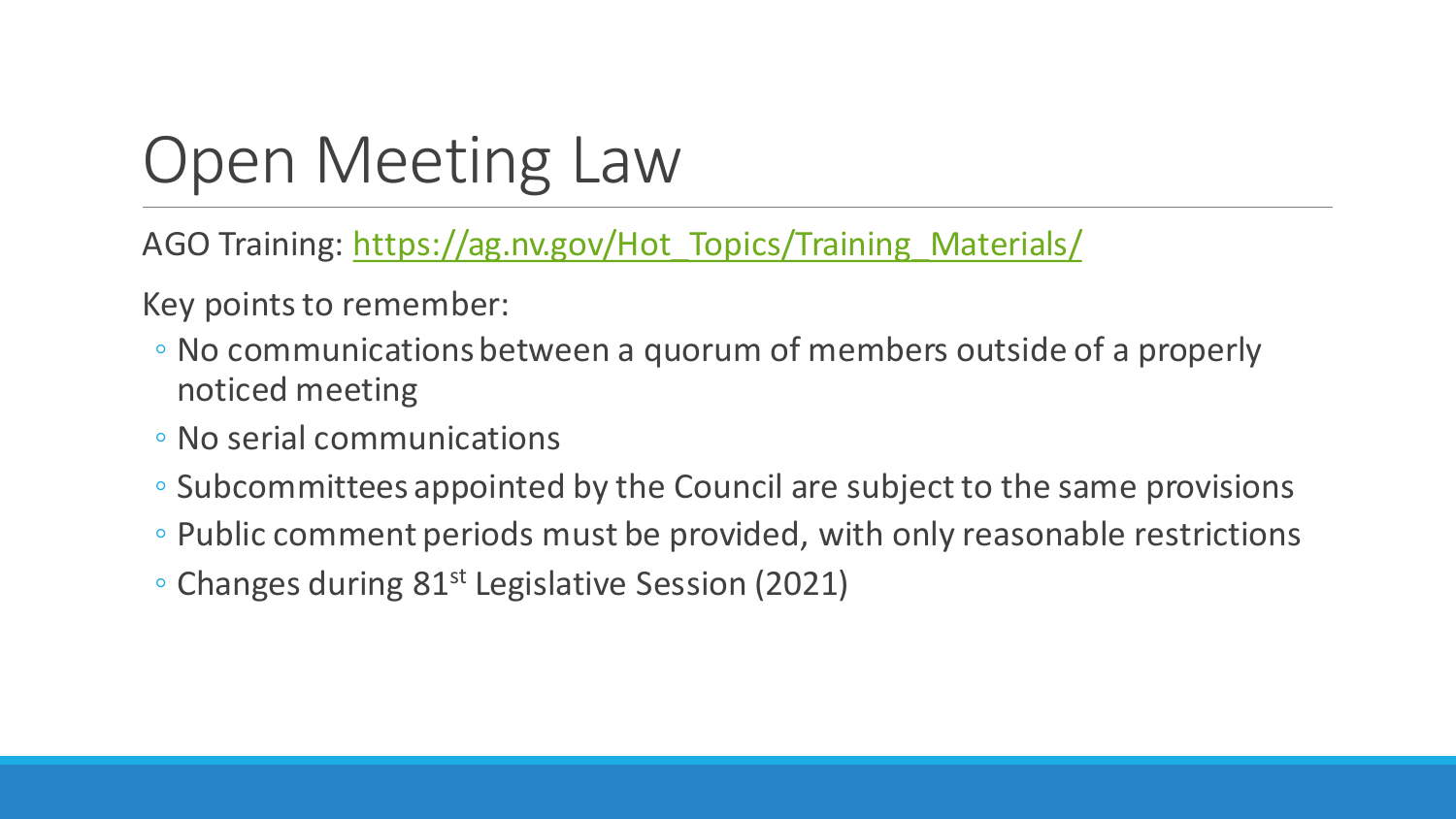# Ethics in Government

AGO Training: [https://ag.nv.gov/Hot\\_Topics/Training\\_Materials/](https://ag.nv.gov/Hot_Topics/Training_Materials/)

Key points to remember:

- Disclosure: mandatory for any interest created by: a gift, substantial pecuniary interest, commitment in a private capacity
	- Must be made at time the matter is considered
	- Sufficient to inform public
- Abstention: only required in clear cases where judgment of a reasonable person in same position would be materially affected
	- Determination must be made on the record
- No misuse of official position (deliberation/action)